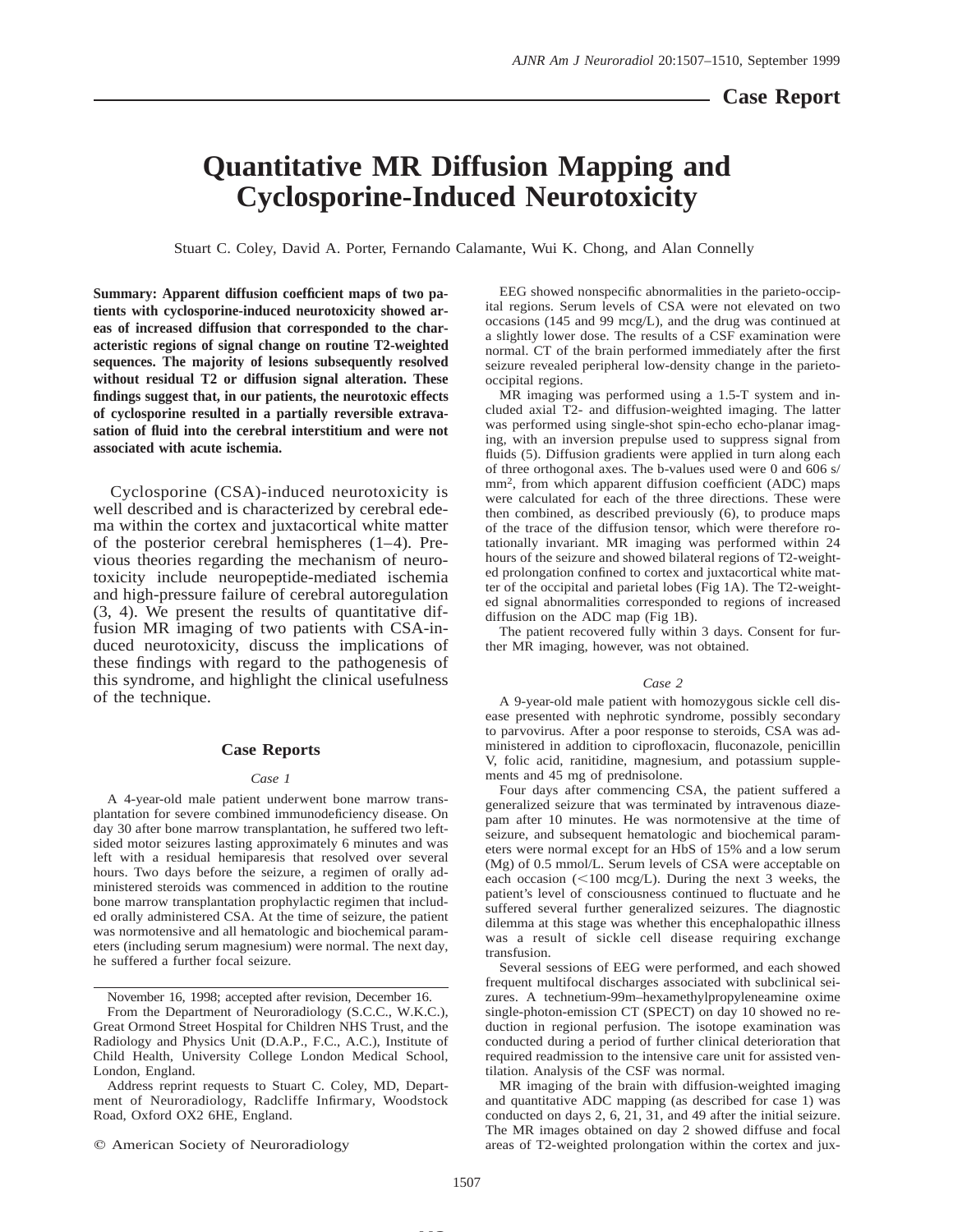FIG 1. Axial MR images of a 4-year-old patient (case 1) obtained on day 30 after bone marrow transplantation. The patient presented with lethargy and focal seizures secondary to CSA therapy. The T2 signal abnormalities corresponded to areas of increased diffusion, suggesting that these areas of cerebral edema were caused by extravasation of fluid and not cerebral ischemia.

A, A fluid-attenuated inversion-recovery image shows confluent cortical and juxtacortical signal alteration in both occipital lobes (arrows).

B, The ADC map at the same level reveals increased diffusion in the regions of prolonged T2 signal (arrows). (Normal brain =  $1.00 \times 10^{-3}$  mm<sup>2</sup>/second, abnormal areas  $= 1.42$ .)



tacortical white matter of the occipital and parietal lobes and also similar focal lesions in the frontal lobes. Each region of T2 signal abnormality was matched by an area of increased diffusion on the ADC map (Fig 2A and B). Repeat MR imaging performed on day 6 revealed further juxtacortical lesions in the parietal lobes and further confluent signal alteration in the corona radiata. Once more, each area was associated with increased diffusion (Fig 2C and D). By days 31 and 49, the majority of the lesions had resolved on the T2- and diffusionweighted sequences without any residual abnormality. Certain areas of increased T2-weighted signal did, however, persist and remained as high-signal areas on the ADC maps (Fig 2E and F).

# **Discussion**

CSA is a potent immunosuppressant that is used widely in bone marrow and organ transplantation. Neurotoxicity is well documented and presents with lethargy, headache, seizures, visual impairment, confusion, or coma (1, 2, 7–9). Symptoms usually occur within the first month of commencing CSA but may occur within the first few hours or after several months of treatment (3). No clear relationship between CSA levels and neurotoxicity has been established (10).

Although the clinical presentation of CSA-induced neurotoxicity is diverse, the pattern of radiologic abnormalities is relatively characteristic. MR imaging shows signal change within the cerebral cortex and juxtacortical white matter of the occipital lobes, often with involvement of the posterior temporal, parietal, and frontal lobes (1–4). The radiologic changes are usually, but not invariably, reversible (11). Very similar abnormalities are reported in hypertensive encephalopathy, eclampsia, and other chemotherapeutic neurotoxicities (eg, cisplatin neurotoxicity) (4, 12–14). Because these disease processes also share common clinical denominators with CSA-neurotoxicity, namely acute seizure, hypertensive crisis, or both, these conditions are considered causes of a ''reversible posterior cerebral edema syndrome'' (15).

It has been proposed that the characteristic appearance of lesions within the posterior cerebral circulation results from regional differences in the distribution of intracranial adrenergic receptors (4). The vertebrobasilar circulation has a sparse sympathetic innervation and is therefore poorly equipped to initiate protective vasoconstriction in response to systemic increases in blood pressure (16). If cerebral perfusion continues to increase unchecked, high-pressure failure of cerebral autoregulation occurs and results in disruption of the bloodbrain barrier and passive extravasation of fluid into the interstitium. Because hypertension associated with CSA is thought to be caused by activation of the sympathetic nervous system, even small additional increases in blood pressure may be sufficient to precipitate posterior cerebral edema in the setting of a chronically activated sympathetic system (4, 17).

Neurotoxicity also occurs in normotensive individuals, such as the two patients described herein, suggesting that additional causative factors are present. CSA is known to have profound effects on vascular endothelium and to cause the release of potent vasoconstrictors such as endothelin, prostacyclin, and thromboxane A2 (3, 9, 18). An alternative hypothesis, therefore, is that CSA-induced neurotoxicity results from neuropeptide-mediated ischemia in the presence of a disrupted blood-brain barrier (3, 11). The endothelial damage caused by CSA also may be accompanied by the release of cytokines in the context of acute graft-versus-host disease, and these agents may further contribute to vascular injury and disruption of the blood-brain barrier.

Diffusion-weighted imaging provides a means by which ischemic cytotoxic edema can be differ-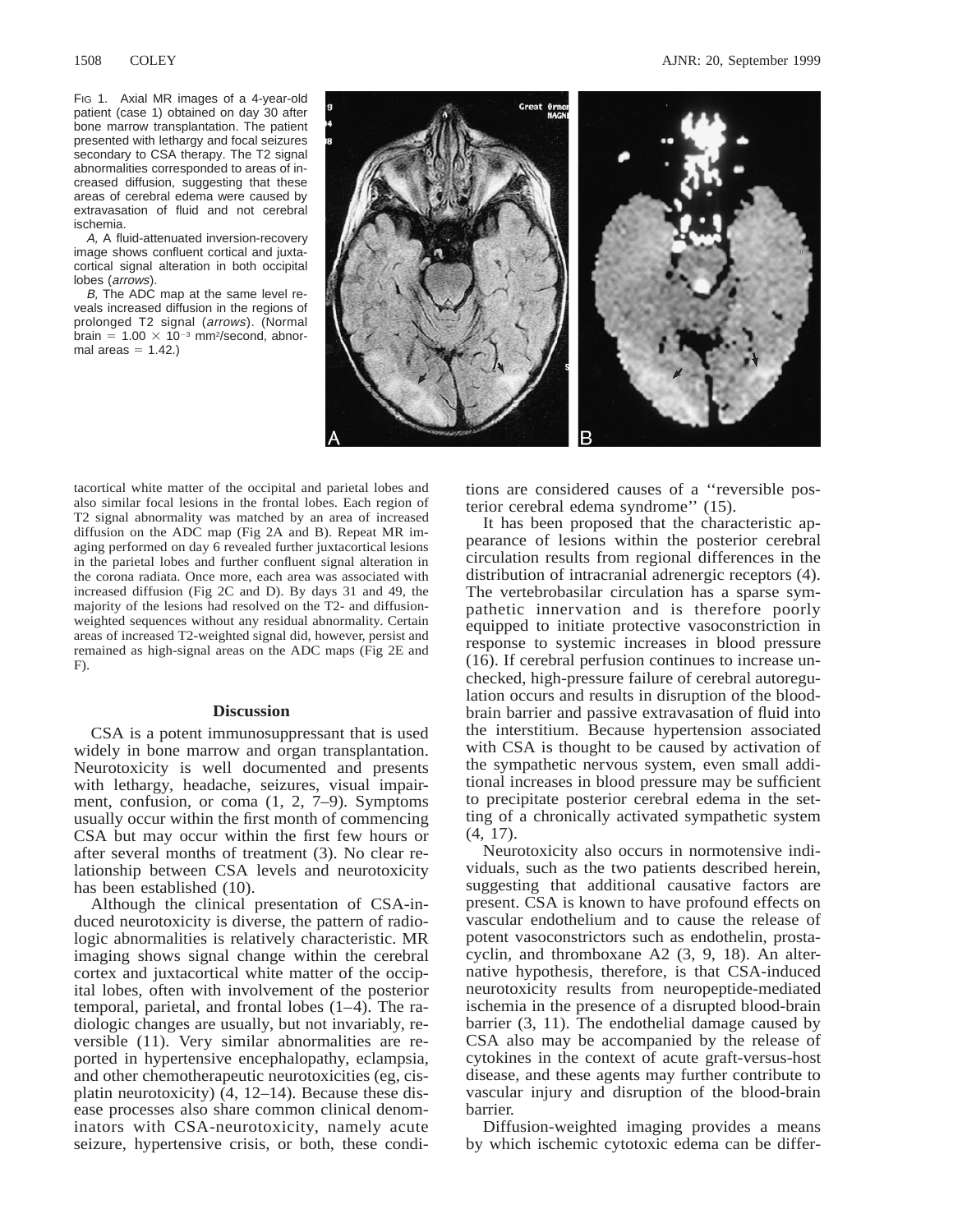

FIG 2. Axial MR images of a 9-year-old patient (case 2) with sickle cell disease and a viral-induced nephrotic syndrome. The patient developed a generalized seizure 4 days after commencing CSA therapy and experienced prolonged impairment of higher neurologic function. Regions of increased diffusion matched all the areas of T2 signal change. Many of the areas resolved without any residual T2 or diffusion abnormality. These findings suggest that the neurotoxic effects of CSA were associated with a partially reversible extravasation of fluid into the brain.

A, A T2-weighted image (day 2 after seizure) shows cortical and juxtacortical signal alteration within both frontal and parietal lobes (arrows).

B, The ADC map (day 2) reveals increased diffusion in all areas of T2 abnormality (arrows). (Normal brain = 1.02, abnormal areas  $= 1.33.$ 

C, A T2-weighted image (day 6) shows new, more superior abnormalities (arrows).

D, The ADC map (day 6) again reveals that all of the T2-weighted abnormalities correspond to areas of increased diffusion (arrows). (Normal brain =  $0.93$ , abnormal areas =  $1.48$ .)

 $E$ , A T2-weighted image (day 49), obtained at the same level as the images presented in A and  $B$ , shows complete resolution of most of the lesions that were present on day 2 (open arrows). A new lesion is present in the left posterior frontal lobe (solid arrow). A preexisting abnormality in the left parietal lobe (curved arrow) is essentially unchanged.

F, The ADC map (day 49) reveals increased diffusion in the new area of T2 prolongation (solid arrow). No diffusion abnormality, however, is present where the lesions have resolved (open arrows). (Normal brain = 0.93, open arrows = 0.92, solid arrow = 1.34, curved arrow  $= 1.36.$ )